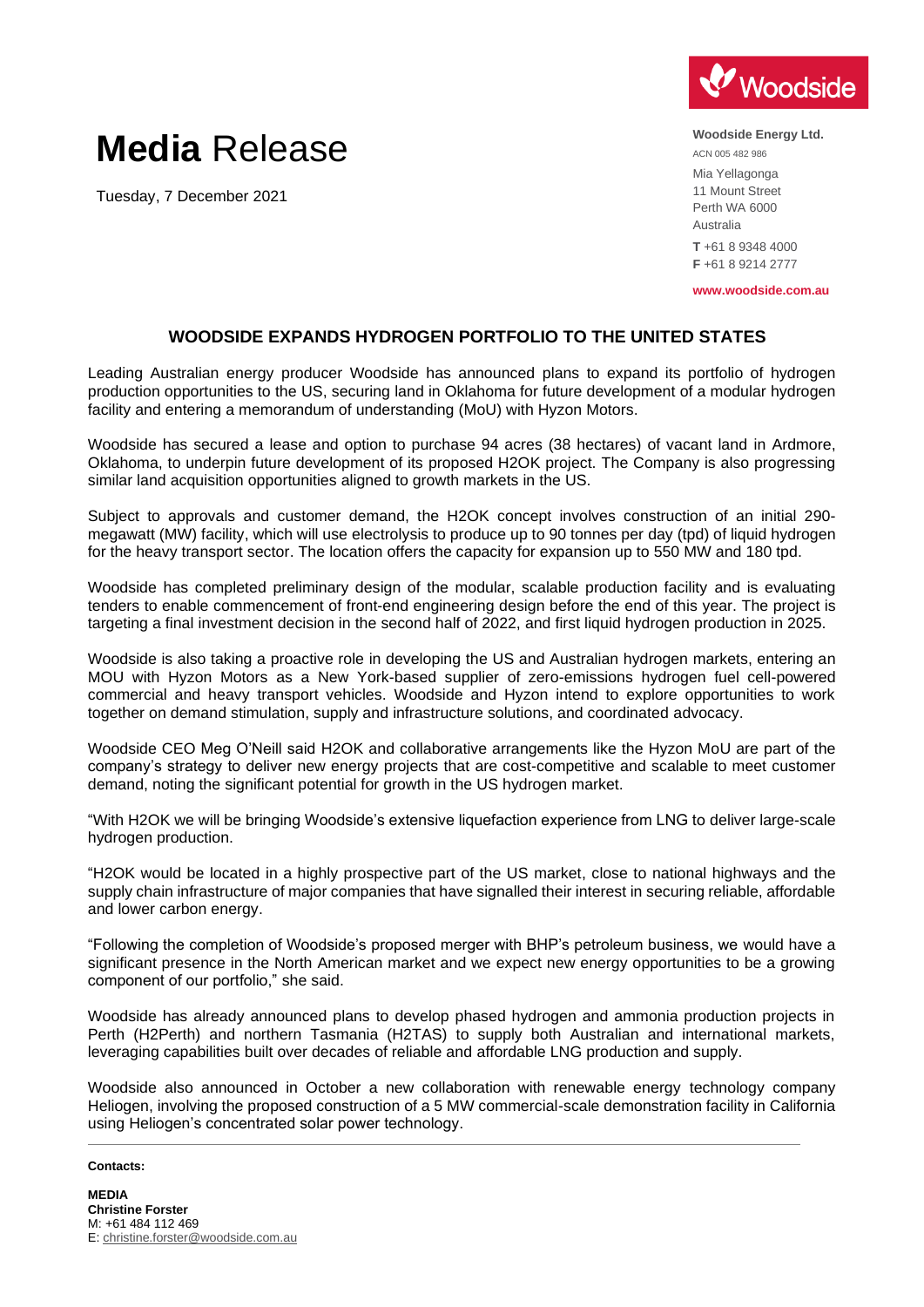### **Additional background on H2OK project**

H2OK is a liquid hydrogen production facility proposed to be built in the Westport Industrial Park in Ardmore, Oklahoma.

Subject to approvals and customer demand, H2OK would involve construction of an initial 290 MW electrolysis facility producing up to 90 tpd of liquid hydrogen for the heavy transport sector, with potential expansion to 550 MW and 180 tpd.

The proposed H2OK facility is located in a strategic transport and supply chain corridor with potential for customers to adopt hydrogen for a range of uses including:

- Heavy-duty trucks
- Warehouse forklifts
- Heavy-duty equipment
- Ground handling equipment
- Fuel cell microgrids for warehouses and datacentres.

#### *Hydrogen production*

Hydrogen produces zero carbon emissions when it is consumed as fuel and is emerging as an important component in the world's transition to a lower-carbon future.

Woodside intends for H2OK to be a net-zero project. Power will be sourced from Oklahoma's existing network, a large portion of which is wind-powered, and Renewable Energy Certificates will be used to abate any remaining emissions.

H2OK joins H2Perth and H2TAS among Woodside's publicly announced hydrogen production opportunities.